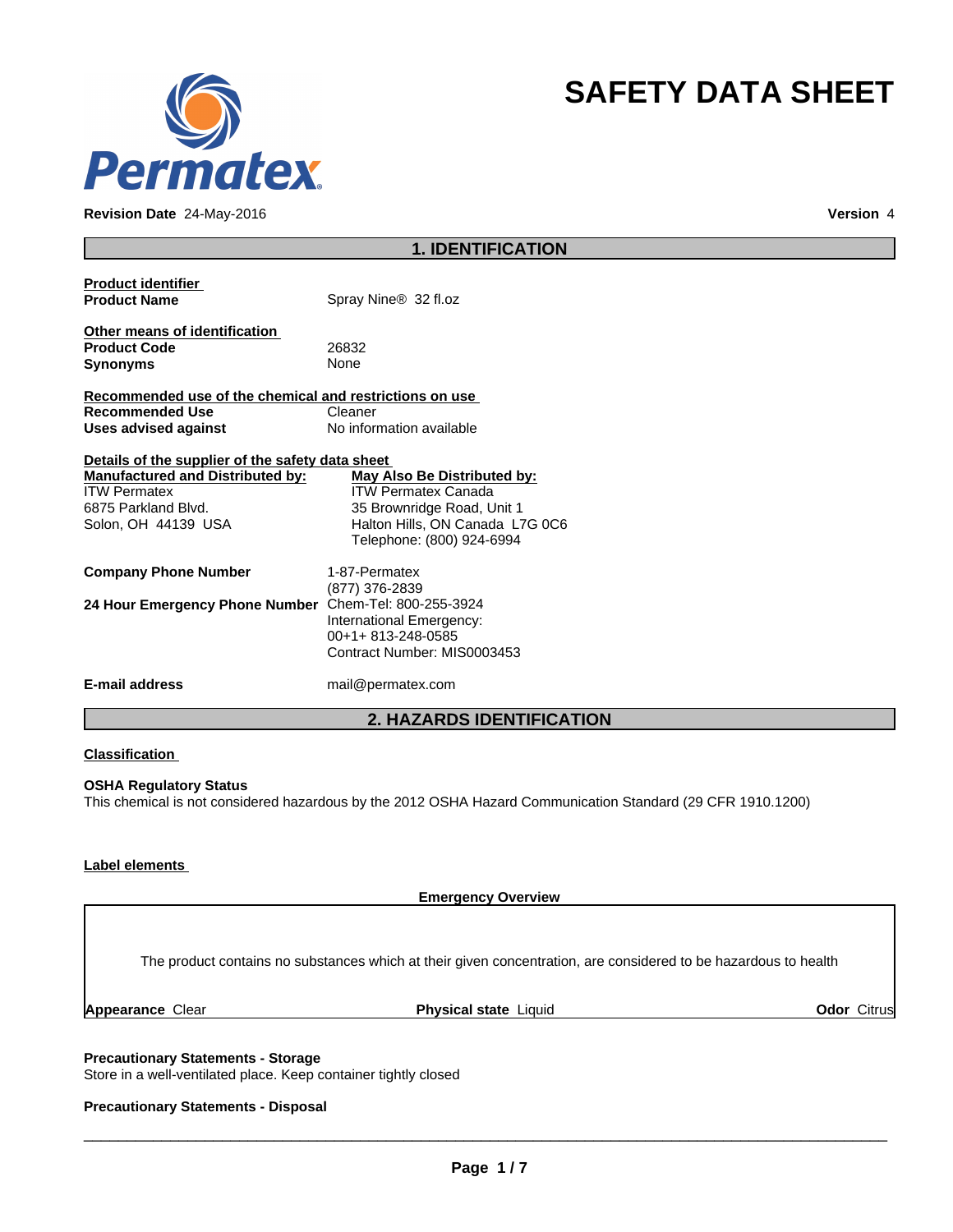Dispose of contents/container to an approved waste disposal plant

#### **Hazards not otherwise classified (HNOC)**

Not applicable

# **Other Information**

- Not applicable

# **3. COMPOSITION/INFORMATION ON INGREDIENTS**

 $\overline{\phantom{a}}$  ,  $\overline{\phantom{a}}$  ,  $\overline{\phantom{a}}$  ,  $\overline{\phantom{a}}$  ,  $\overline{\phantom{a}}$  ,  $\overline{\phantom{a}}$  ,  $\overline{\phantom{a}}$  ,  $\overline{\phantom{a}}$  ,  $\overline{\phantom{a}}$  ,  $\overline{\phantom{a}}$  ,  $\overline{\phantom{a}}$  ,  $\overline{\phantom{a}}$  ,  $\overline{\phantom{a}}$  ,  $\overline{\phantom{a}}$  ,  $\overline{\phantom{a}}$  ,  $\overline{\phantom{a}}$ 

### **substance(s)**

| <b>CAS No</b> | <b>Weight-%</b> | <b>Trade Secret</b> |
|---------------|-----------------|---------------------|
| 7732-18-5     | $60 - 100$      |                     |
| 68439-46-3    |                 |                     |
| 29911-28-2    |                 |                     |
|               |                 |                     |

The exact percentage (concentration) of composition has been withheld as a trade secret.

#### **4. FIRST AID MEASURES**

| <b>Description of first aid measures</b>                                   |                                                                                                                                                                                                  |  |  |
|----------------------------------------------------------------------------|--------------------------------------------------------------------------------------------------------------------------------------------------------------------------------------------------|--|--|
| <b>General advice</b>                                                      | Get medical advice/attention if you feel unwell.                                                                                                                                                 |  |  |
| Eye contact                                                                | IF IN EYES: Rinse cautiously with water for several minutes. Remove contact lenses, if<br>present and easy to do. Continue rinsing. If eye irritation persists: Get medical<br>advice/attention. |  |  |
| <b>Skin contact</b>                                                        | IF ON SKIN:. Wash skin with soap and water. If skin irritation persists, call a physician.<br>Wash contaminated clothing before reuse.                                                           |  |  |
| <b>Inhalation</b>                                                          | IF INHALED: Remove victim to fresh air and keep at rest in a position comfortable for<br>breathing. If symptoms persist, call a physician.                                                       |  |  |
| Ingestion                                                                  | IF SWALLOWED:. Do NOT induce vomiting. Never give anything by mouth to an<br>unconscious person. Call a physician.                                                                               |  |  |
| Self-protection of the first aider                                         | Use personal protective equipment as required.                                                                                                                                                   |  |  |
| Most important symptoms and effects, both acute and delayed                |                                                                                                                                                                                                  |  |  |
| <b>Symptoms</b>                                                            | See section 2 for more information.                                                                                                                                                              |  |  |
| Indication of any immediate medical attention and special treatment needed |                                                                                                                                                                                                  |  |  |
| Note to physicians                                                         | Treat symptomatically.                                                                                                                                                                           |  |  |

# **5. FIRE-FIGHTING MEASURES**

### **Suitable extinguishing media**

Carbon dioxide (CO2), Dry chemical, Foam

#### **Unsuitable extinguishing media** None.

#### **Specific hazards arising from the chemical** None in particular.

**Explosion data Sensitivity to Mechanical Impact** None.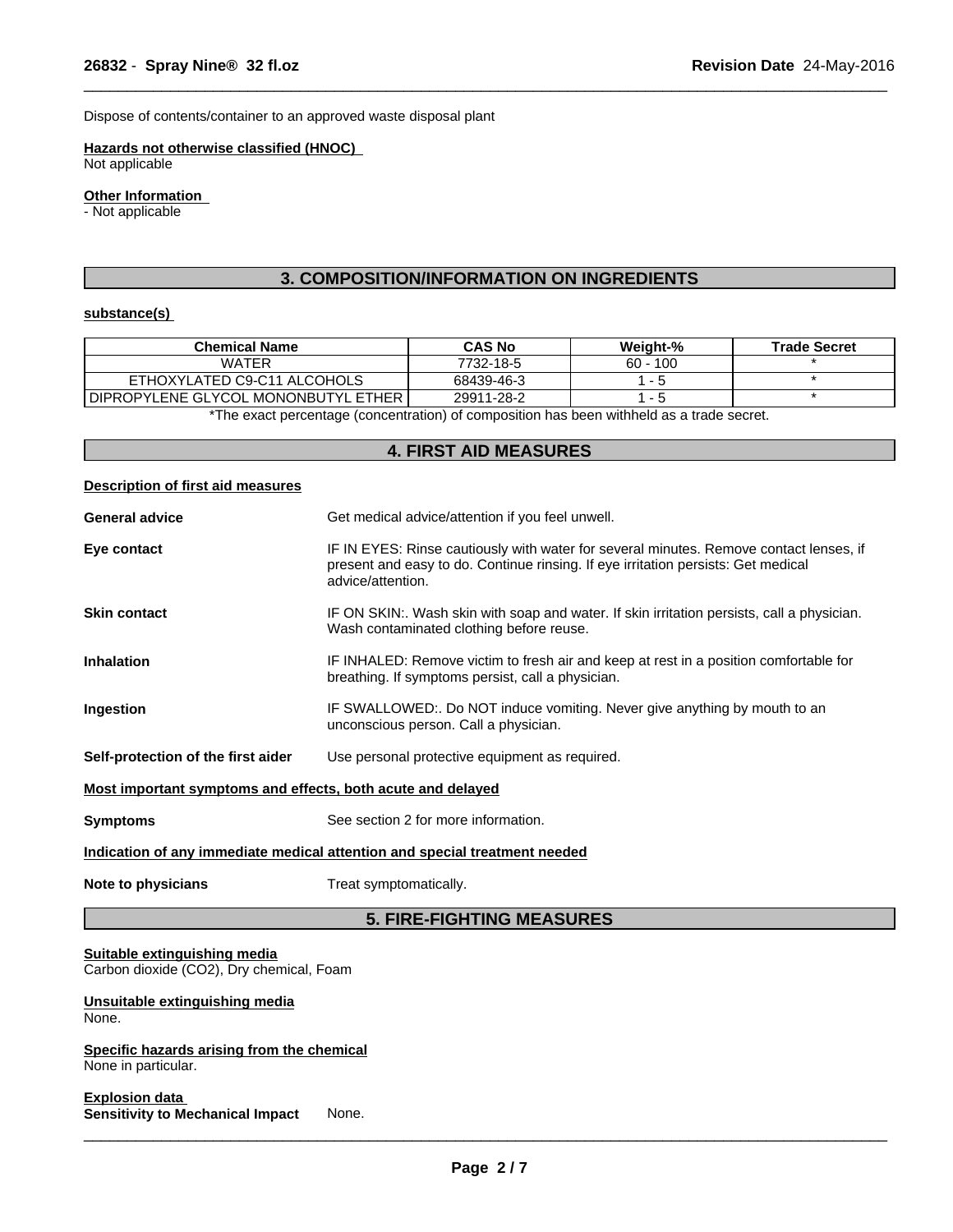**Sensitivity to Static Discharge** None.

#### **Protective equipment and precautions for firefighters**

As in any fire, wear self-contained breathing apparatus pressure-demand, MSHA/NIOSH (approved or equivalent) and full protective gear.

 $\overline{\phantom{a}}$  ,  $\overline{\phantom{a}}$  ,  $\overline{\phantom{a}}$  ,  $\overline{\phantom{a}}$  ,  $\overline{\phantom{a}}$  ,  $\overline{\phantom{a}}$  ,  $\overline{\phantom{a}}$  ,  $\overline{\phantom{a}}$  ,  $\overline{\phantom{a}}$  ,  $\overline{\phantom{a}}$  ,  $\overline{\phantom{a}}$  ,  $\overline{\phantom{a}}$  ,  $\overline{\phantom{a}}$  ,  $\overline{\phantom{a}}$  ,  $\overline{\phantom{a}}$  ,  $\overline{\phantom{a}}$ 

|                                                      | <b>6. ACCIDENTAL RELEASE MEASURES</b>                                                                              |  |
|------------------------------------------------------|--------------------------------------------------------------------------------------------------------------------|--|
|                                                      | Personal precautions, protective equipment and emergency procedures                                                |  |
| <b>Personal precautions</b>                          | Avoid contact with eyes and skin. Wash thoroughly after handling.                                                  |  |
| <b>Environmental precautions</b>                     |                                                                                                                    |  |
| <b>Environmental precautions</b>                     | Do not flush into surface water or sanitary sewer system. See Section 12 for additional<br>ecological Information. |  |
| Methods and material for containment and cleaning up |                                                                                                                    |  |
| <b>Methods for containment</b>                       | Prevent further leakage or spillage if safe to do so.                                                              |  |
| Methods for cleaning up                              | Soak up with inert absorbent material. Sweep up and shovel into suitable containers for<br>disposal.               |  |
| Prevention of secondary hazards                      | Clean contaminated objects and areas thoroughly observing environmental regulations.                               |  |
| <b>7. HANDLING AND STORAGE</b>                       |                                                                                                                    |  |
| <b>Precautions for safe handling</b>                 |                                                                                                                    |  |
| Advice on safe handling                              | Handle in accordance with good industrial hygiene and safety practice. Avoid contact with<br>skin and eyes.        |  |

| Conditions for safe storage, including any incompatibilities |  |
|--------------------------------------------------------------|--|
|                                                              |  |

- **Storage Conditions** Keep from freezing.
- **Incompatible materials Strong oxidizing agents**

# **8. EXPOSURE CONTROLS/PERSONAL PROTECTION**

#### **Control parameters**

#### **Exposure Guidelines** .

*NIOSH IDLH Immediately Dangerous to Life or Health*

| <b>Other Information</b>                | Vacated limits revoked by the Court of Appeals decision in AFL-CIO v. OSHA, 965 F.2d 962<br>(11th Cir., 1992). |  |
|-----------------------------------------|----------------------------------------------------------------------------------------------------------------|--|
| <b>Appropriate engineering controls</b> |                                                                                                                |  |
| <b>Engineering Controls</b>             | Eyewash stations                                                                                               |  |
|                                         | Individual protection measures, such as personal protective equipment                                          |  |
| Eye/face protection                     | Tight sealing safety goggles.                                                                                  |  |
| Skin and body protection                | Wear protective natural rubber, nitrile rubber, Neoprene™ or PVC gloves.                                       |  |
| <b>Respiratory protection</b>           | Use NIOSH-approved air-purifying respirator with organic vapor cartridge or canister, as<br>appropriate.       |  |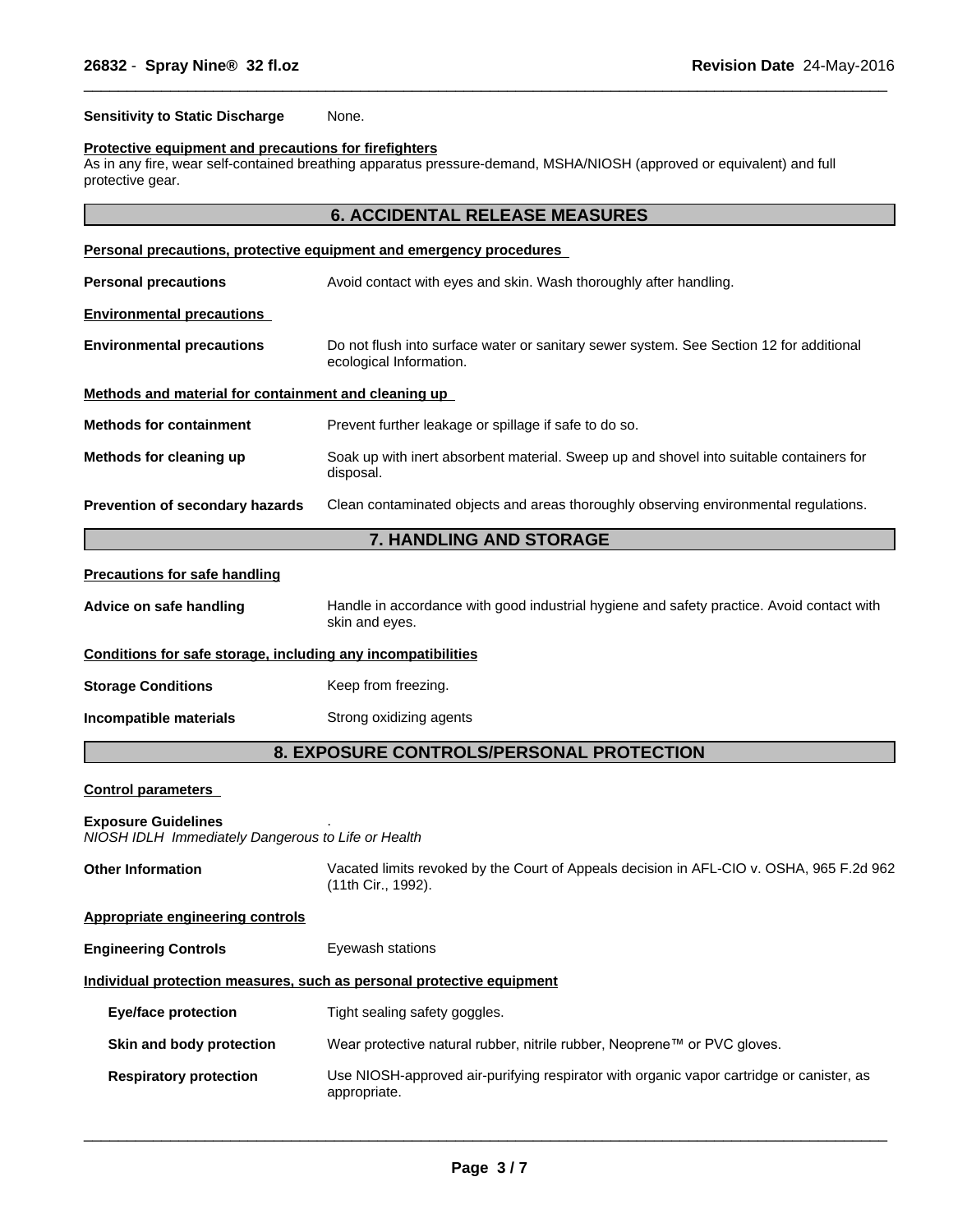**General Hygiene Considerations** Handle in accordance with good industrial hygiene and safety practice. Regular cleaning of equipment, work area and clothing is recommended.

 $\overline{\phantom{a}}$  ,  $\overline{\phantom{a}}$  ,  $\overline{\phantom{a}}$  ,  $\overline{\phantom{a}}$  ,  $\overline{\phantom{a}}$  ,  $\overline{\phantom{a}}$  ,  $\overline{\phantom{a}}$  ,  $\overline{\phantom{a}}$  ,  $\overline{\phantom{a}}$  ,  $\overline{\phantom{a}}$  ,  $\overline{\phantom{a}}$  ,  $\overline{\phantom{a}}$  ,  $\overline{\phantom{a}}$  ,  $\overline{\phantom{a}}$  ,  $\overline{\phantom{a}}$  ,  $\overline{\phantom{a}}$ 

# **9. PHYSICAL AND CHEMICAL PROPERTIES**

#### **Information on basic physical and chemical properties**

| <b>Physical state</b><br>Appearance                                         | Liquid<br>Clear                                                   |                     |
|-----------------------------------------------------------------------------|-------------------------------------------------------------------|---------------------|
| Odor                                                                        | Citrus                                                            |                     |
| <b>Odor threshold</b>                                                       | No information available                                          |                     |
|                                                                             |                                                                   |                     |
| <b>Property</b>                                                             | <b>Values</b>                                                     | Remarks • Method    |
| рH                                                                          | 12.55                                                             |                     |
| Melting point / freezing point                                              | No information available                                          |                     |
| Boiling point / boiling range                                               | 100 °C / 212 °F                                                   |                     |
| <b>Flash point</b>                                                          | $> 93$ °C $/ > 200$ °F                                            | Tag Closed Cup      |
| <b>Evaporation rate</b>                                                     | < 1                                                               | Butyl acetate $= 1$ |
| Flammability (solid, gas)                                                   | No information available                                          |                     |
| <b>Flammability Limit in Air</b>                                            |                                                                   |                     |
| <b>Upper flammability limit:</b>                                            | No information available                                          |                     |
| Lower flammability limit:                                                   | No information available                                          |                     |
| Vapor pressure                                                              | 18 mm Hg                                                          |                     |
| <b>Vapor density</b>                                                        | >1                                                                | $Air = 1$           |
| <b>Relative density</b>                                                     | $1.02$ g/ml                                                       |                     |
| <b>Water solubility</b>                                                     | Soluble in water                                                  |                     |
| Solubility in other solvents                                                | No information available                                          |                     |
| <b>Partition coefficient</b>                                                | No information available                                          |                     |
| <b>Autoignition temperature</b>                                             | No information available                                          |                     |
| <b>Decomposition temperature</b>                                            | No information available                                          |                     |
| <b>Kinematic viscosity</b>                                                  | No information available                                          |                     |
| <b>Dynamic viscosity</b>                                                    | No information available                                          |                     |
| <b>Explosive properties</b>                                                 | No information available                                          |                     |
| <b>Oxidizing properties</b>                                                 | No information available                                          |                     |
| <b>Other Information</b>                                                    |                                                                   |                     |
| <b>Softening point</b><br><b>Molecular weight</b><br><b>VOC Content (%)</b> | No information available<br>No information available<br>$< 0.5\%$ |                     |
| <b>Density</b>                                                              | No information available<br>No information available              |                     |
| <b>Bulk density</b>                                                         |                                                                   |                     |

# **10. STABILITY AND REACTIVITY**

#### **Reactivity**

No data available

#### **Chemical stability**

Stable under recommended storage conditions

#### **Possibility of Hazardous Reactions**

None under normal processing.

# **Conditions to avoid**

Keep from freezing.

# **Incompatible materials**

Strong oxidizing agents

# **Hazardous Decomposition Products**

Carbon oxides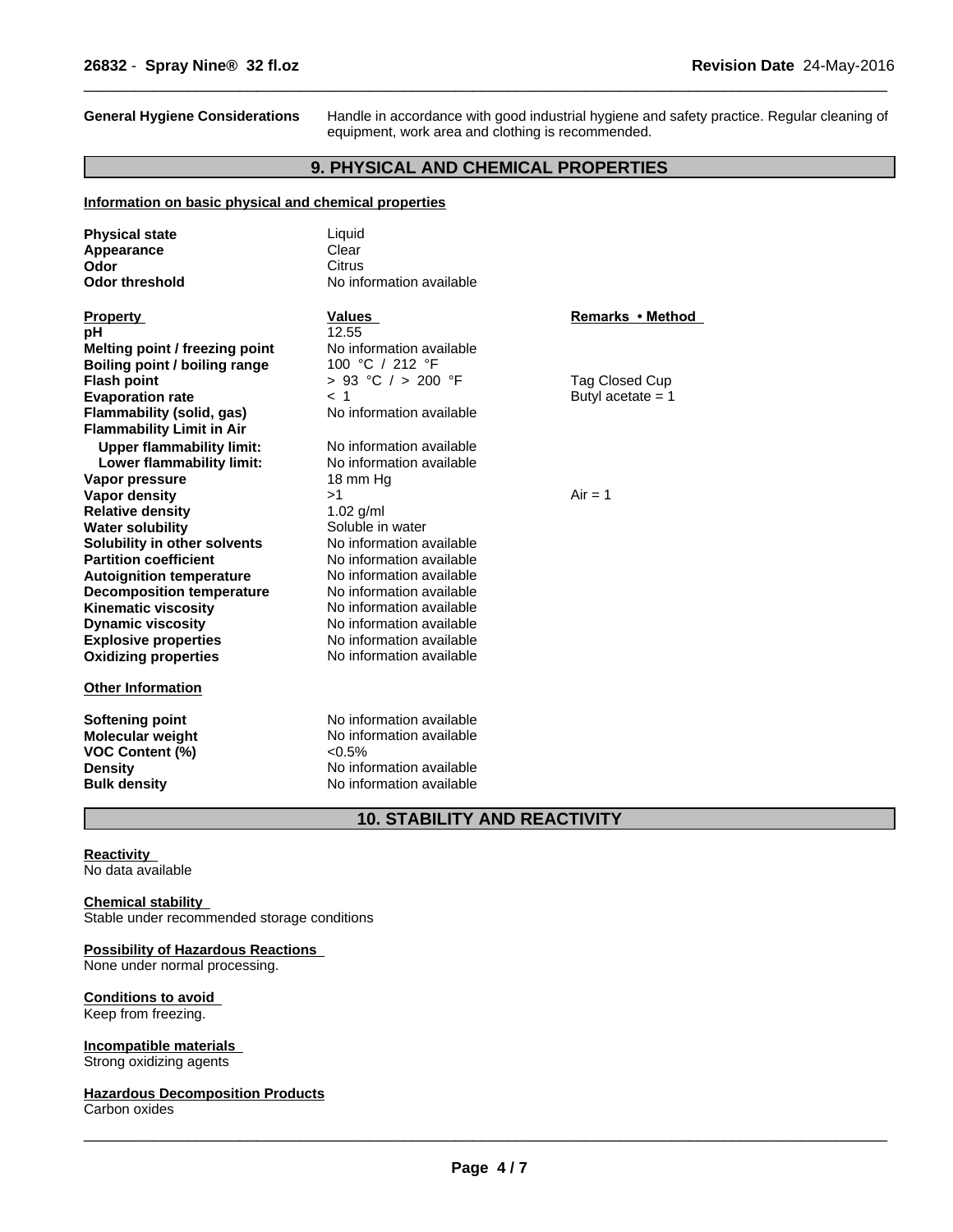# **11. TOXICOLOGICAL INFORMATION**

 $\overline{\phantom{a}}$  ,  $\overline{\phantom{a}}$  ,  $\overline{\phantom{a}}$  ,  $\overline{\phantom{a}}$  ,  $\overline{\phantom{a}}$  ,  $\overline{\phantom{a}}$  ,  $\overline{\phantom{a}}$  ,  $\overline{\phantom{a}}$  ,  $\overline{\phantom{a}}$  ,  $\overline{\phantom{a}}$  ,  $\overline{\phantom{a}}$  ,  $\overline{\phantom{a}}$  ,  $\overline{\phantom{a}}$  ,  $\overline{\phantom{a}}$  ,  $\overline{\phantom{a}}$  ,  $\overline{\phantom{a}}$ 

#### **Information on likely routes of exposure**

| <b>Inhalation</b>   | May cause irritation of respiratory tract.                                         |
|---------------------|------------------------------------------------------------------------------------|
| Eye contact         | Contact with eyes may cause irritation. May cause redness and tearing of the eyes. |
| <b>Skin contact</b> | May cause skin irritation and/or dermatitis.                                       |
| Ingestion           | Ingestion may cause irritation to mucous membranes.                                |

| <b>Chemical Name</b>       | Oral LD50                         | Dermal LD50             | <b>Inhalation LC50</b> |
|----------------------------|-----------------------------------|-------------------------|------------------------|
| <b>WATER</b>               | $> 90$ mL/kg (Rat)                |                         |                        |
| 17732-18-5                 |                                   |                         |                        |
| <b>IETHOXYLATED C9-C11</b> | $= 1378$ mg/kg (Rat) = 1400 mg/kg | > 2 g/kg (Rabbit)       |                        |
| <b>IALCOHOLS</b>           | ์ Rat )                           |                         |                        |
| 68439-46-3                 |                                   |                         |                        |
| <b>DIPROPYLENE GLYCOL</b>  | $= 1620 \mu L/kg$ (Rat)           | $=$ 5860 µL/kg (Rabbit) | $= 42.1$ ppm (Rat) 4 h |
| <b>MONONBUTYL ETHER</b>    |                                   |                         |                        |
| 129911-28-2                |                                   |                         |                        |

#### **Information on toxicological effects**

**Symptoms** No information available.

#### **Delayed and immediate effects as well as chronic effects from short and long-term exposure**

| <b>Sensitization</b>          | No information available.                                                                                                                                                                                      |
|-------------------------------|----------------------------------------------------------------------------------------------------------------------------------------------------------------------------------------------------------------|
| <b>Germ cell mutagenicity</b> | No information available.                                                                                                                                                                                      |
| Carcinogenicity               | This product contains one or more substances which are classified by IARC as<br>carcinogenic to humans (Group I), probably carcinogenic to humans (Group 2A) or possibly<br>carcinogenic to humans (Group 2B). |
|                               | The following values are established becad on chanter 2.4 of the OUP decument                                                                                                                                  |

#### **The following values are calculated based on chapter 3.1 of the GHS document** .

| ATEmix (oral)   | 39421 mg/kg |
|-----------------|-------------|
| ATEmix (dermal) | 76980 mg/kg |

# **12. ECOLOGICAL INFORMATION**

#### **Ecotoxicity**

3.17 % of the mixture consists of components(s) of unknown hazards to the aquatic environment

| <b>Chemical Name</b>    | Algae/aquatic plants | Fish                               | Crustacea |
|-------------------------|----------------------|------------------------------------|-----------|
| DIPROPYLENE GLYCOL      |                      | 841: 96 h Poecilia reticulata mg/L |           |
| <b>MONONBUTYL ETHER</b> |                      | ∟C50 static                        |           |
| 29911-28-2              |                      |                                    |           |

# **Persistence and degradability**

No information available.

### **Bioaccumulation**

No information available.

### **Mobility**

No information available.

### **Other adverse effects**

No information available

# **13. DISPOSAL CONSIDERATIONS**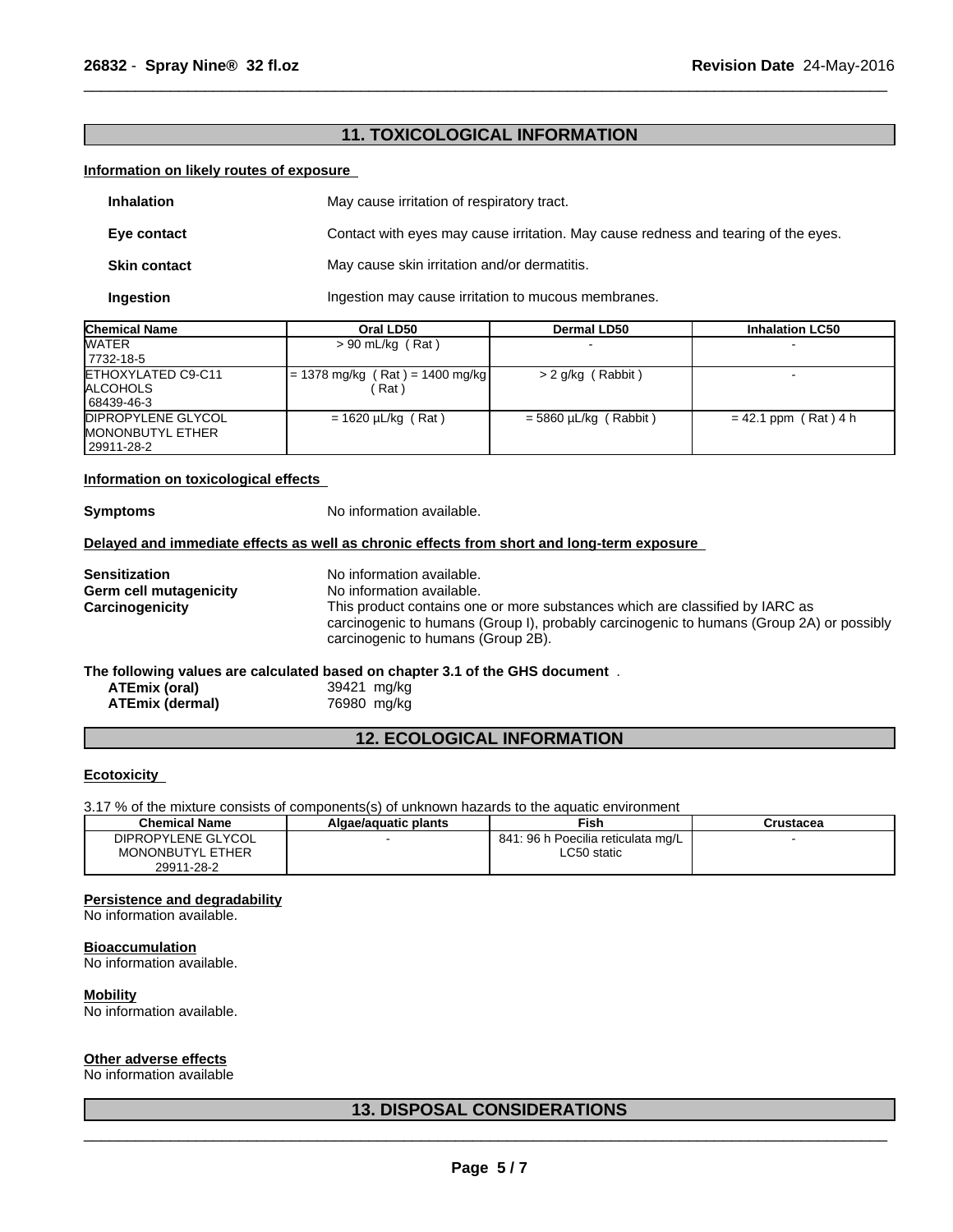| Waste treatment methods       |                                                                                                        |
|-------------------------------|--------------------------------------------------------------------------------------------------------|
| <b>Disposal of wastes</b>     | Disposal should be in accordance with applicable regional, national and local laws and<br>regulations. |
| <b>Contaminated packaging</b> | Do not reuse container.                                                                                |
| <b>US EPA Waste Number</b>    | D002                                                                                                   |

 $\overline{\phantom{a}}$  ,  $\overline{\phantom{a}}$  ,  $\overline{\phantom{a}}$  ,  $\overline{\phantom{a}}$  ,  $\overline{\phantom{a}}$  ,  $\overline{\phantom{a}}$  ,  $\overline{\phantom{a}}$  ,  $\overline{\phantom{a}}$  ,  $\overline{\phantom{a}}$  ,  $\overline{\phantom{a}}$  ,  $\overline{\phantom{a}}$  ,  $\overline{\phantom{a}}$  ,  $\overline{\phantom{a}}$  ,  $\overline{\phantom{a}}$  ,  $\overline{\phantom{a}}$  ,  $\overline{\phantom{a}}$ 

# **14. TRANSPORT INFORMATION**

| DOT<br>Proper shipping name:         | Not regulated |
|--------------------------------------|---------------|
| <b>IATA</b><br>Proper shipping name: | Not regulated |
| <b>IMDG</b><br>Proper shipping name: | Not regulated |

# **15. REGULATORY INFORMATION**

| <b>International Inventories</b> |                |
|----------------------------------|----------------|
| TSCA                             | Complies       |
| <b>DSL/NDSL</b>                  | Complies       |
| <b>EINECS/ELINCS</b>             | Not determined |
| <b>ENCS</b>                      | Not determined |
| <b>IECSC</b>                     | Complies       |
| <b>KECL</b>                      | Not determined |
| <b>PICCS</b>                     | Not determined |
| <b>AICS</b>                      | Not determined |

#### **Legend:**

**TSCA** - United States Toxic Substances Control Act Section 8(b) Inventory **DSL/NDSL** - Canadian Domestic Substances List/Non-Domestic Substances List **EINECS/ELINCS** - European Inventory of Existing Chemical Substances/European List of Notified Chemical Substances **ENCS** - Japan Existing and New Chemical Substances

**IECSC** - China Inventory of Existing Chemical Substances

**KECL** - Korean Existing and Evaluated Chemical Substances

**PICCS** - Philippines Inventory of Chemicals and Chemical Substances

**AICS** - Australian Inventory of Chemical Substances

#### **US Federal Regulations**

#### **SARA 313**

Section 313 of Title III of the Superfund Amendments and Reauthorization Act of 1986 (SARA). This product does not contain any chemicals which are subject to the reporting requirements of the Act and Title 40 of the Code of Federal Regulations, Part 372

#### **SARA 311/312 Hazard Categories**

| Acute health hazard               | Yes |  |
|-----------------------------------|-----|--|
| <b>Chronic Health Hazard</b>      | No. |  |
| Fire hazard                       | N٥  |  |
| Sudden release of pressure hazard | N٥  |  |
| <b>Reactive Hazard</b>            | N٥  |  |

#### **CWA** (Clean Water Act)

This product contains the following substances which are regulated pollutants pursuant to the Clean Water Act (40 CFR 122.21